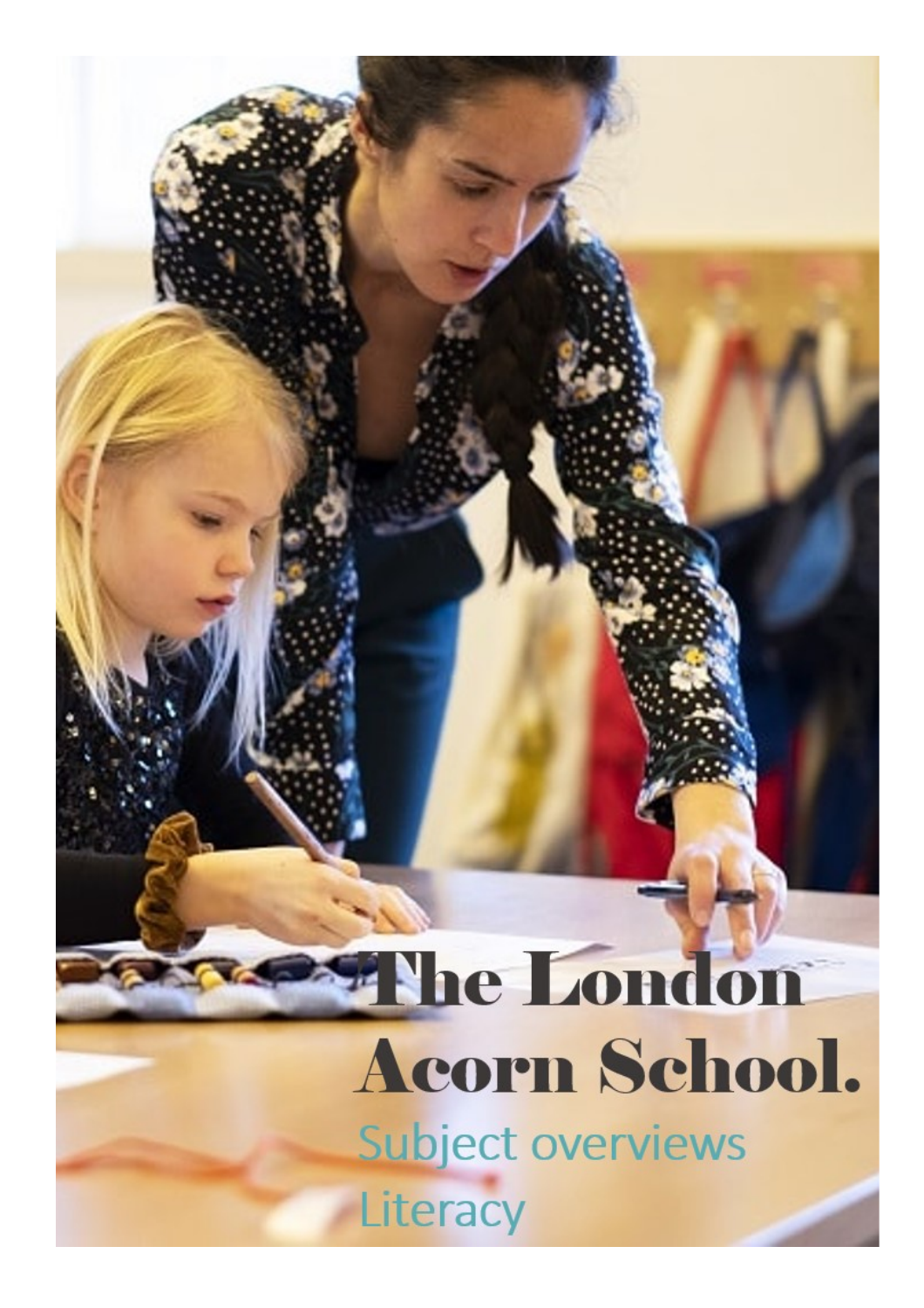| 火の焼<br><b>The London</b><br><b>Acorn School.</b> |            | Long Term Literacy Curriculum Overview                                                                                                      |
|--------------------------------------------------|------------|---------------------------------------------------------------------------------------------------------------------------------------------|
| <b>Term</b>                                      | Class/Year | Subject area                                                                                                                                |
|                                                  | group      |                                                                                                                                             |
| Autumn                                           | Class 1    | Grammar<br>To add question marks to questions.                                                                                              |
|                                                  | Year 2     | Writing purpose                                                                                                                             |
|                                                  |            | Writing to entertain:                                                                                                                       |
|                                                  |            | Stories (Including re-telling & traditional tales)                                                                                          |
|                                                  |            | Descriptions<br>Poetry                                                                                                                      |
|                                                  |            | In character role                                                                                                                           |
|                                                  |            | Writing to inform:                                                                                                                          |
|                                                  |            | Labels, Captions, Lists<br>Recount - First-hand experience                                                                                  |
|                                                  |            | Instructions - First-hand experience                                                                                                        |
|                                                  |            | NCR - Information Leaflet                                                                                                                   |
|                                                  |            | <b>Second Half Term</b>                                                                                                                     |
|                                                  |            | Grammar                                                                                                                                     |
|                                                  |            | To understand other common uses of capitalisation e.g., for personal titles (Mr, Miss), headings,<br>book titles, emphasis.                 |
|                                                  |            | <b>Writing purpose</b><br>Writing to entertain:                                                                                             |
|                                                  |            | Stories (Including re-telling & traditional tales)                                                                                          |
|                                                  |            | Descriptions                                                                                                                                |
|                                                  |            | Poetry<br>In character role                                                                                                                 |
|                                                  |            |                                                                                                                                             |
|                                                  |            | Writing to inform:<br>Labels, Captions, Lists                                                                                               |
|                                                  |            | Recount - First-hand experience                                                                                                             |
|                                                  |            | Instructions - First-hand experience                                                                                                        |
|                                                  |            | NCR - Information Leaflet                                                                                                                   |
| <b>Spring</b>                                    | Class 1    | Grammar                                                                                                                                     |
|                                                  | Year 2     | To use capital letters for the personal pronoun "I", for names and for the first word in a sentence.<br>To end a sentence with a full stop. |
|                                                  |            | Writing purpose                                                                                                                             |
|                                                  |            | Writing to entertain:                                                                                                                       |
|                                                  |            | Stories (Including re-telling & traditional tales)<br>Descriptions                                                                          |
|                                                  |            | Poetry                                                                                                                                      |
|                                                  |            | In character role                                                                                                                           |
|                                                  |            | Writing to inform:                                                                                                                          |
|                                                  |            | Labels, Captions, Lists                                                                                                                     |
|                                                  |            | Recount - First-hand experience<br>Instructions - First-hand experience                                                                     |
|                                                  |            | NCR - Information Leaflet                                                                                                                   |
|                                                  |            | <b>Second Half Term</b>                                                                                                                     |
|                                                  |            | Grammar                                                                                                                                     |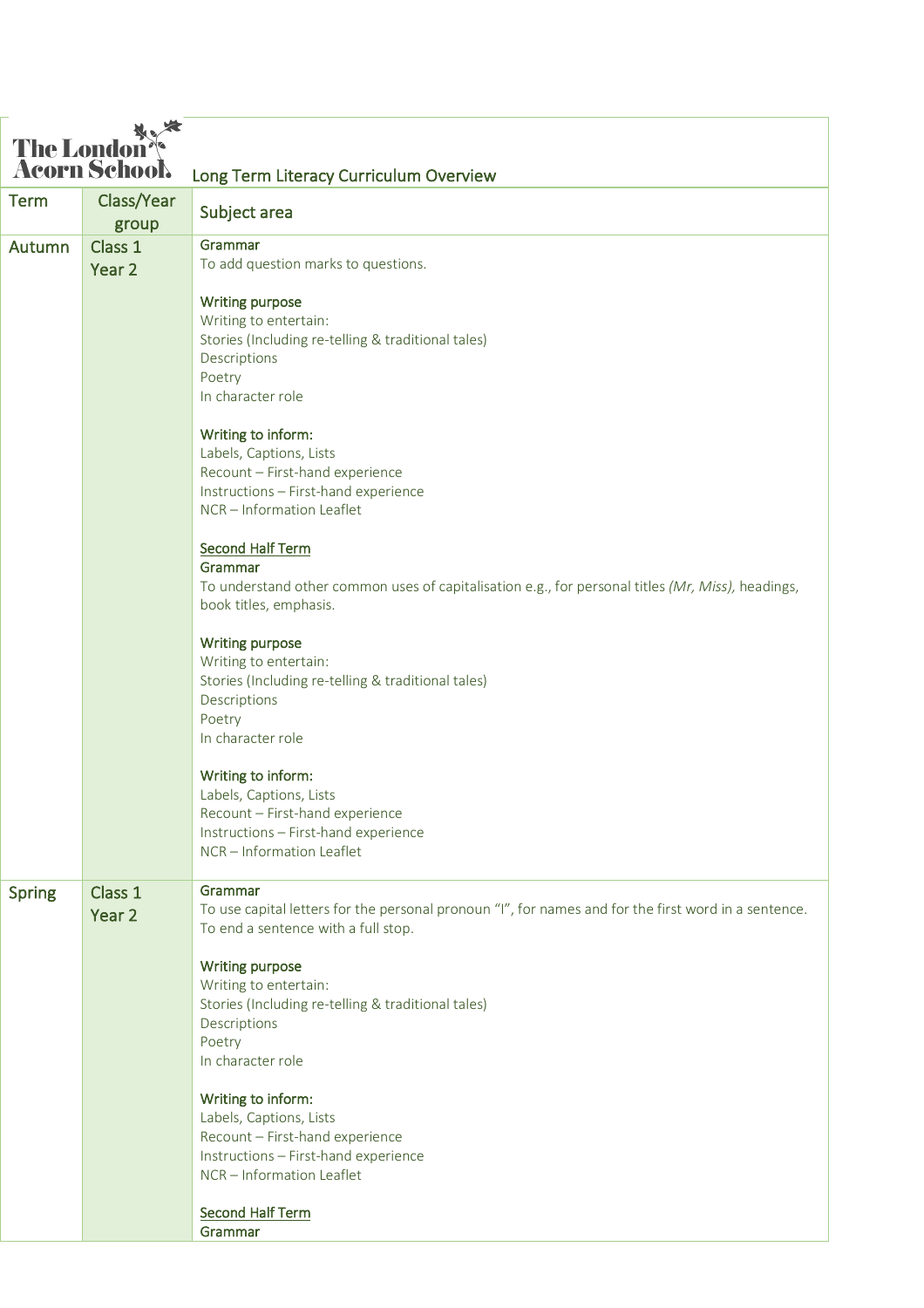|               |                    | To add question marks to questions.                                                                        |
|---------------|--------------------|------------------------------------------------------------------------------------------------------------|
|               |                    | <b>Writing purpose</b><br>Writing to entertain:                                                            |
|               |                    | Stories (Including re-telling & traditional tales)                                                         |
|               |                    | Descriptions<br>Poetry                                                                                     |
|               |                    | In character role                                                                                          |
|               |                    |                                                                                                            |
|               |                    | Writing to inform:<br>Labels, Captions, Lists                                                              |
|               |                    | Recount - First-hand experience                                                                            |
|               |                    | Instructions - First-hand experience<br>NCR - Information Leaflet                                          |
|               |                    |                                                                                                            |
| <b>Summer</b> | Class 1            | Grammar<br>To reread own writing and check whether it makes sense.                                         |
|               | Year 2             |                                                                                                            |
|               |                    | <b>Writing purpose</b>                                                                                     |
|               |                    | Writing to entertain:<br>Stories (Including re-telling & traditional tales)                                |
|               |                    | Descriptions                                                                                               |
|               |                    | Poetry<br>In character role                                                                                |
|               |                    |                                                                                                            |
|               |                    | Writing to inform:<br>Labels, Captions, Lists                                                              |
|               |                    | Recount - First-hand experience                                                                            |
|               |                    | Instructions - First-hand experience                                                                       |
|               |                    | NCR-Information Leaflet                                                                                    |
|               |                    | <b>Second Half Term</b>                                                                                    |
|               |                    | Grammar<br>To read aloud with pace and expression appropriate to the grammar, e.g., pausing at full stops, |
|               |                    | raising voice for question.                                                                                |
|               |                    | <b>Writing purpose</b>                                                                                     |
|               |                    | Writing to entertain:                                                                                      |
|               |                    | Stories (Including re-telling & traditional tales)                                                         |
|               |                    | Descriptions<br>Poetry                                                                                     |
|               |                    | In character role                                                                                          |
|               |                    | Writing to inform:                                                                                         |
|               |                    | Labels, Captions, Lists                                                                                    |
|               |                    | Recount - First-hand experience                                                                            |
|               |                    | Instructions - First-hand experience<br>NCR - Information Leaflet                                          |
|               |                    |                                                                                                            |
| Autumn        | Class <sub>2</sub> | Grammar                                                                                                    |
|               | Year <sub>3</sub>  | To reread own writing to check for grammatical sense (cohesion) and accuracy (agreement) -                 |
|               |                    | identify errors and suggest alternative constructions.                                                     |
|               |                    | Writing to entertain:                                                                                      |
|               |                    | Stories (Including re-telling, personal experiences real & fictional)                                      |
|               |                    | Descriptions<br>Poetry                                                                                     |
|               |                    | In character role (letter to recount / dairy entry)                                                        |
|               |                    | Writing to inform:                                                                                         |
|               |                    | Recount - First-hand experience                                                                            |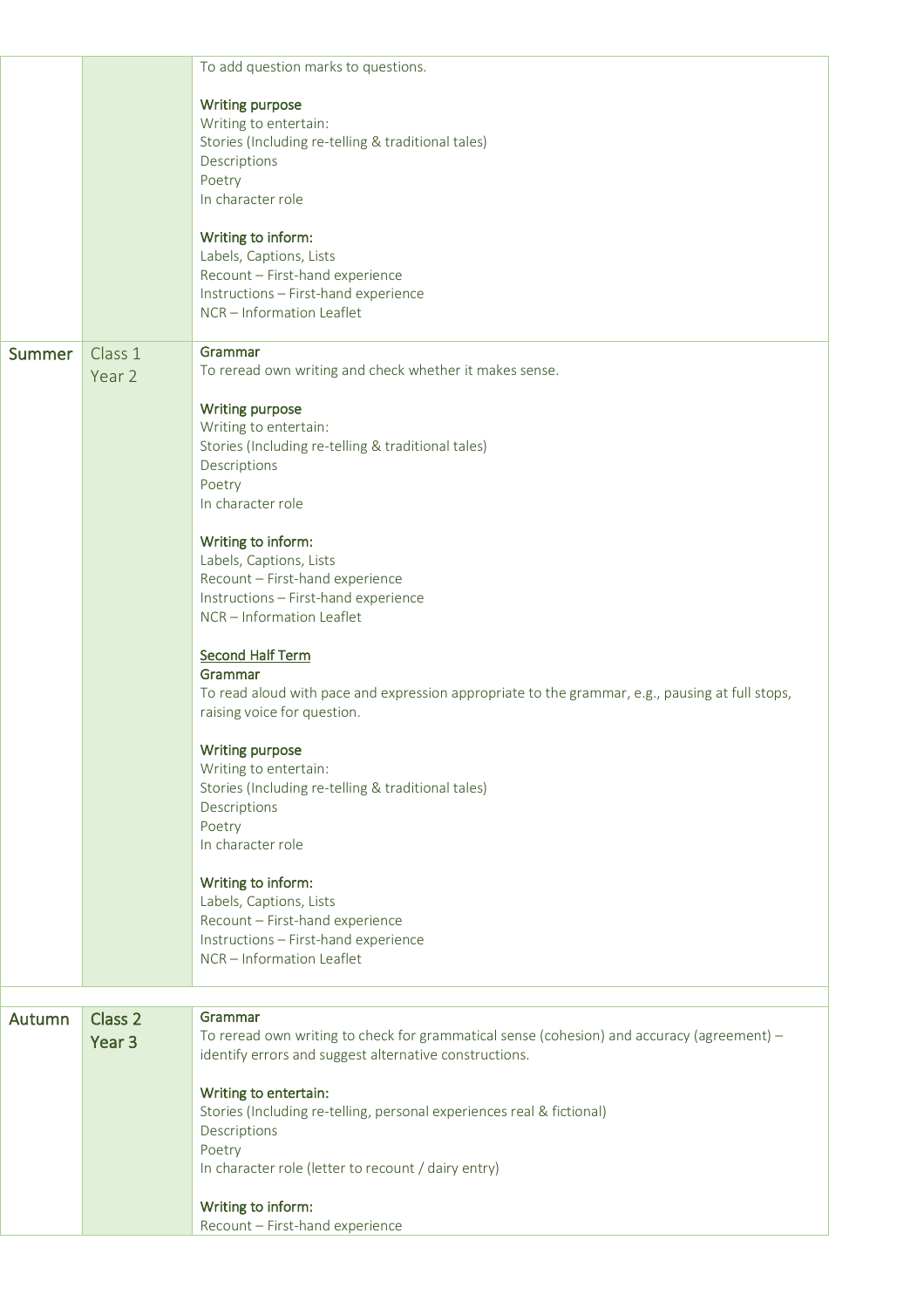|               |                                         | Instructions - First-hand experience<br>NCR-Information booklet<br>Explanation - Observed process<br>Letter                                                                                                                                                                                                                                  |
|---------------|-----------------------------------------|----------------------------------------------------------------------------------------------------------------------------------------------------------------------------------------------------------------------------------------------------------------------------------------------------------------------------------------------|
|               |                                         | <b>Second Half Term</b><br>Progression in Reading Comprehension<br>Vocabulary /Inference/ predict/ explain/ retrieve/ summarise                                                                                                                                                                                                              |
|               |                                         | Grammar<br>To understand the need for grammatical agreement, matching verbs to nouns/pronouns, e.g. I am;<br>the children are;<br>To use simple gender forms, e.g. his/her correctly;<br>To use standard forms of verbs in speaking and writing, e.g. catch/caught, see/saw, go/went and to<br>use the past tense consistently for narration |
|               |                                         | Writing to entertain:<br>Stories (Including re-telling, personal experiences real & fictional)<br>Descriptions<br>Poetry<br>In character role (letter to recount / dairy entry)                                                                                                                                                              |
|               |                                         | Writing to inform:<br>Recount - First-hand experience<br>Instructions - First-hand experience<br>NCR-Information booklet<br>Explanation - Observed process                                                                                                                                                                                   |
|               |                                         | Letter<br>Progression in Reading Comprehension<br>Vocabulary /Inference/ predict/ explain/ retrieve/ summarise                                                                                                                                                                                                                               |
| <b>Spring</b> | Class <sub>2</sub><br>Year <sub>3</sub> | Grammar<br>To use capitalisation for other purposes e.g., for personal titles (Mr, Miss), headings, book titles,<br>emphasis.                                                                                                                                                                                                                |
|               |                                         | Writing to entertain:<br>Stories (Including re-telling, personal experiences real & fictional)<br>Descriptions<br>Poetry<br>In character role (letter to recount / dairy entry)                                                                                                                                                              |
|               |                                         | Writing to inform:<br>Recount - First-hand experience<br>Instructions - First-hand experience<br>NCR-Information booklet<br>Explanation - Observed process<br>Letter                                                                                                                                                                         |
|               |                                         | Progression in Reading Comprehension<br>Vocabulary /Inference/ predict/ explain/ retrieve/ summarise                                                                                                                                                                                                                                         |
|               |                                         | <b>Second Half Term</b><br>Grammar<br>To use capitalisation for other purposes e.g., for personal titles (Mr, Miss), headings, book titles,<br>emphasis.                                                                                                                                                                                     |
|               |                                         | Writing to entertain:<br>Stories (Including re-telling, personal experiences real & fictional)<br>Descriptions<br>Poetry                                                                                                                                                                                                                     |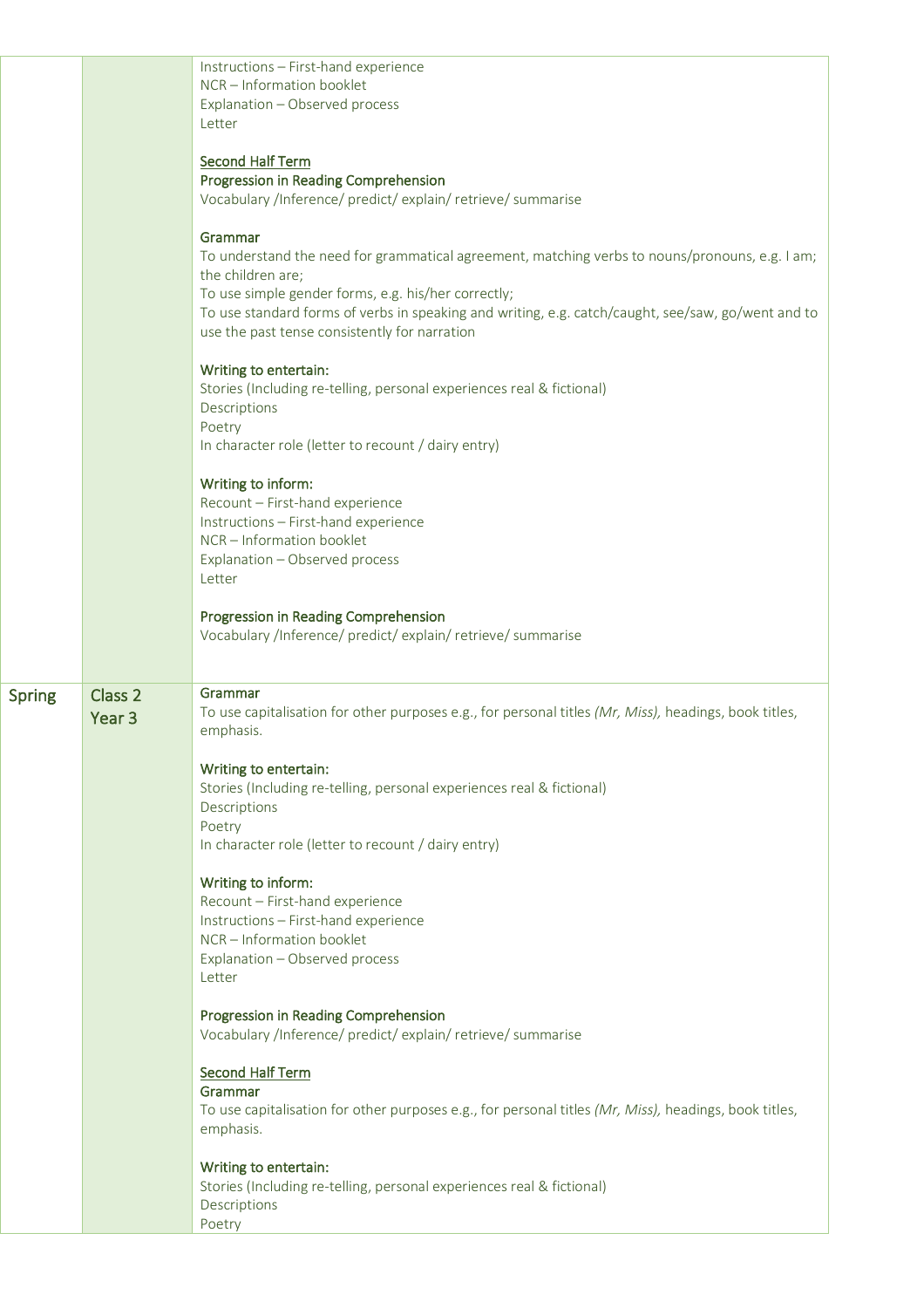|        |                   | In character role (letter to recount / dairy entry)                                                  |
|--------|-------------------|------------------------------------------------------------------------------------------------------|
|        |                   |                                                                                                      |
|        |                   | Writing to inform:                                                                                   |
|        |                   | Recount - First-hand experience<br>Instructions - First-hand experience                              |
|        |                   | NCR-Information booklet                                                                              |
|        |                   | Explanation - Observed process                                                                       |
|        |                   | Letter                                                                                               |
|        |                   |                                                                                                      |
|        |                   | Progression in Reading Comprehension                                                                 |
|        |                   | Vocabulary /Inference/ predict/ explain/ retrieve/ summarise                                         |
|        |                   | <b>Spelling</b>                                                                                      |
|        |                   |                                                                                                      |
|        |                   | Grammar                                                                                              |
| Summer | Class 2           | To write in clear sentences using capital letters and full stops accurately.                         |
|        | Year <sub>3</sub> |                                                                                                      |
|        |                   | Writing to entertain:                                                                                |
|        |                   | Stories (Including re-telling, personal experiences real & fictional)                                |
|        |                   | Descriptions                                                                                         |
|        |                   | Poetry                                                                                               |
|        |                   | In character role (letter to recount / dairy entry)                                                  |
|        |                   |                                                                                                      |
|        |                   | Writing to inform:<br>Recount - First-hand experience                                                |
|        |                   | Instructions - First-hand experience                                                                 |
|        |                   | NCR - Information booklet                                                                            |
|        |                   | Explanation - Observed process                                                                       |
|        |                   | Letter                                                                                               |
|        |                   |                                                                                                      |
|        |                   | Progression in Reading Comprehension                                                                 |
|        |                   | Vocabulary /Inference/ predict/ explain/ retrieve/ summarise                                         |
|        |                   | <b>Second Half Term</b>                                                                              |
|        |                   | Grammar                                                                                              |
|        |                   | To use a variety of simple organisational devices e.g., arrows, lines, boxes, keys, to indicate      |
|        |                   | sequences and relationships.                                                                         |
|        |                   |                                                                                                      |
|        |                   | Writing to entertain:                                                                                |
|        |                   | Stories (Including re-telling, personal experiences real & fictional)                                |
|        |                   | Descriptions                                                                                         |
|        |                   | Poetry<br>In character role (letter to recount / dairy entry)                                        |
|        |                   |                                                                                                      |
|        |                   | Writing to inform:                                                                                   |
|        |                   | Recount - First-hand experience                                                                      |
|        |                   | Instructions - First-hand experience                                                                 |
|        |                   | NCR-Information booklet                                                                              |
|        |                   | Explanation - Observed process                                                                       |
|        |                   | Letter                                                                                               |
|        |                   |                                                                                                      |
|        |                   | Progression in Reading Comprehension<br>Vocabulary /Inference/ predict/ explain/ retrieve/ summarise |
|        |                   |                                                                                                      |
|        |                   |                                                                                                      |
| Autumn | Class 3           | Writing to entertain:                                                                                |
|        | Year 4            | Stories - Myths & legends; Descriptive Poetry; Narrative Poetry and Characters/Settings              |
|        |                   |                                                                                                      |
|        |                   | Writing to inform:                                                                                   |
|        |                   | Recount, Letters, Biography, Newspaper articles and explanations                                     |
|        |                   |                                                                                                      |
|        |                   | Writing to persuade:                                                                                 |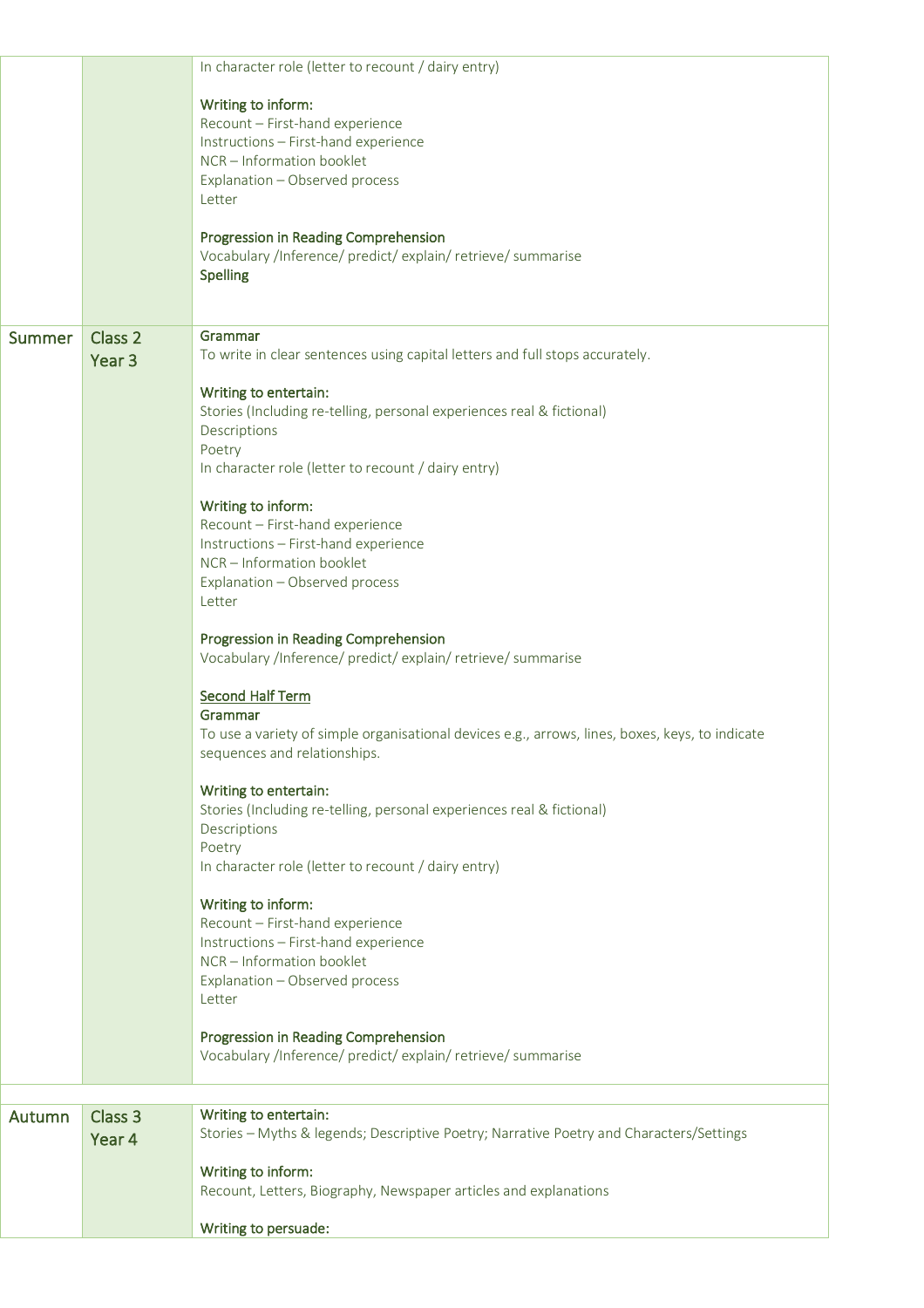|               |                    | Advertising - leaflets & brochures<br>Letters and posters                                                                                                                                                                     |
|---------------|--------------------|-------------------------------------------------------------------------------------------------------------------------------------------------------------------------------------------------------------------------------|
|               |                    | Progression in Reading Comprehension<br>Vocabulary /Inference/ predict/ explain/ retrieve/ summarise                                                                                                                          |
|               |                    |                                                                                                                                                                                                                               |
|               |                    | Grammar<br>To extend knowledge and understanding of adverbs through:                                                                                                                                                          |
|               |                    | -Identifying common adverbs with /y suffix and discussing their impact on the meaning of<br>sentences                                                                                                                         |
|               |                    | -Noticing where they occur in sentences and how they are used to qualify the meaning of verbs<br>-Collecting and classifying examples of adverbs, e.g., for speed: swiftly, rapidly, sluggishly; light:<br>brilliantly, dimly |
|               |                    | -Investigating the effects of substituting adverbs in clauses or sentences, e.g. They left the house<br>$$ ly                                                                                                                 |
|               |                    | Using adverbs with greater discrimination in own writing.                                                                                                                                                                     |
|               |                    | <b>Second Half Term</b>                                                                                                                                                                                                       |
|               |                    | Grammar<br>To extend knowledge, understanding and use of expressive and figurative language in stories and                                                                                                                    |
|               |                    | poetry through:                                                                                                                                                                                                               |
|               |                    | -Constructing adjectival phrases<br>-Examining comparative and superlative adjectives                                                                                                                                         |
|               |                    | -Comparing adjectives on a scale of intensity (e.g., hot, warm, tepid, lukewarm, chilly, cold)                                                                                                                                |
|               |                    | -Relating them to the suffixes which indicate degrees of intensity (e.g. -ish, -er, -est)<br>Relating them to adverbs which indicate degrees of intensity (e.g., very, quite, more, most) and                                 |
|               |                    | through investigating words which can be intensified in these ways and words which cannot.                                                                                                                                    |
|               |                    | Writing to entertain:                                                                                                                                                                                                         |
|               |                    | Stories - Myths & legends<br><b>Descriptive Poetry</b><br>Characters/Settings<br>Narrative Poetry                                                                                                                             |
|               |                    |                                                                                                                                                                                                                               |
|               |                    | Writing to inform:<br>Recounts; letters; biographies and Newspaper article Explanation                                                                                                                                        |
|               |                    | Writing to persuade:                                                                                                                                                                                                          |
|               |                    | Advertising - leaflets & brochures Letters and posters                                                                                                                                                                        |
|               |                    | Progression in Reading Comprehension<br>Vocabulary /Inference/ predict/ explain/ retrieve/ summarise                                                                                                                          |
| <b>Spring</b> | Class <sub>3</sub> | Grammar                                                                                                                                                                                                                       |
|               | Year 4             | To use the term "verb" appropriately and to understand the function of verbs in sentences<br>through:                                                                                                                         |
|               |                    | Noticing that sentences cannot make sense without them                                                                                                                                                                        |
|               |                    | Collecting and classifying examples of verbs from own reading and own                                                                                                                                                         |
|               |                    | knowledge e.g., run, chase, sprint; eat, consume, gobble                                                                                                                                                                      |
|               |                    | Writing to entertain:                                                                                                                                                                                                         |
|               |                    | Stories - Fables<br>Descriptions                                                                                                                                                                                              |
|               |                    | Poetry                                                                                                                                                                                                                        |
|               |                    | Characters/Settings                                                                                                                                                                                                           |
|               |                    | Writing to inform:                                                                                                                                                                                                            |
|               |                    | Recount - Dairy<br>Instructions                                                                                                                                                                                               |
|               |                    | NCR - Brochure                                                                                                                                                                                                                |
|               |                    | Explanation - Observed Process                                                                                                                                                                                                |
|               |                    | Writing to persuade:                                                                                                                                                                                                          |
|               |                    | Advertising                                                                                                                                                                                                                   |
|               |                    | Letter                                                                                                                                                                                                                        |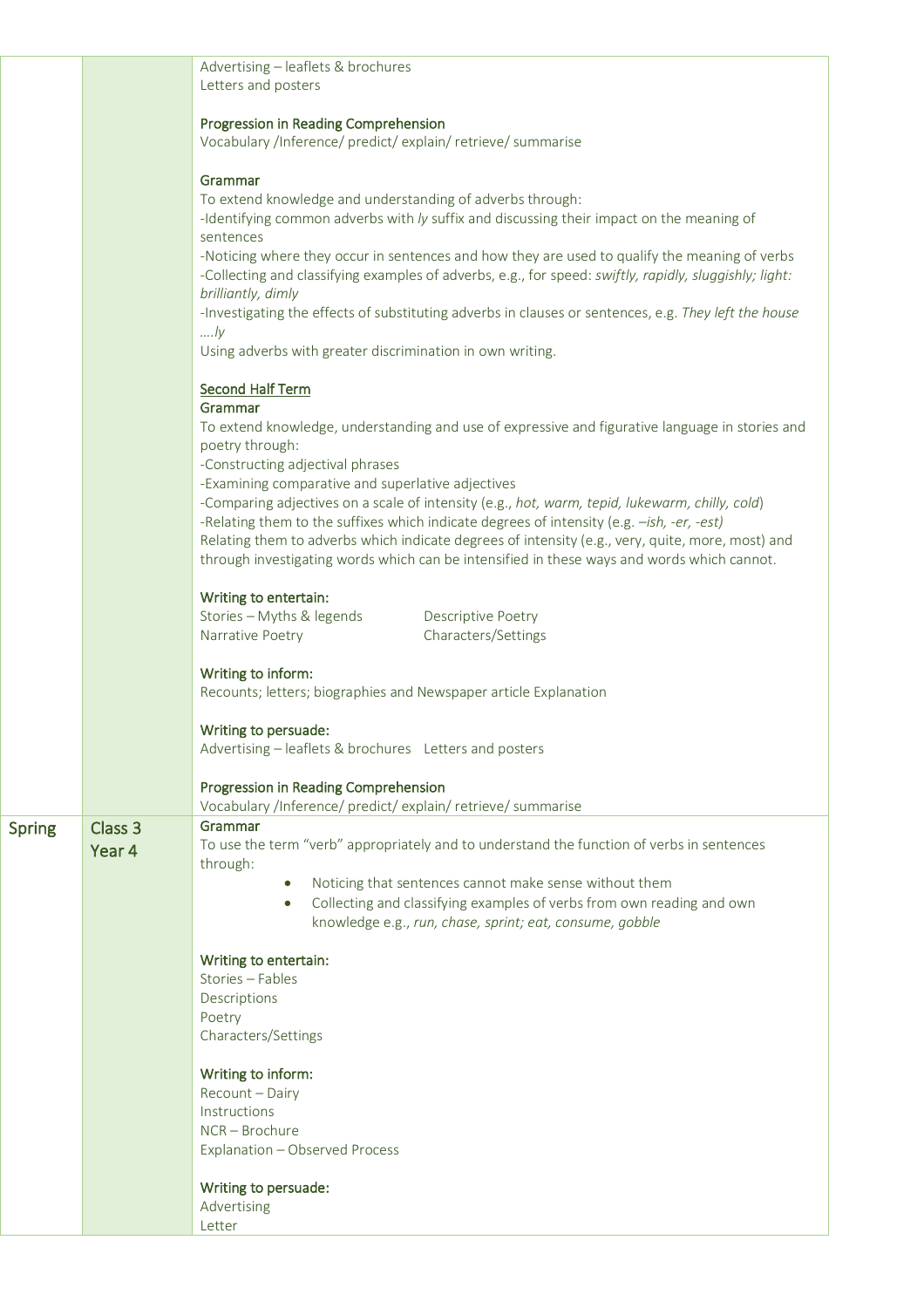|               |         | Poster                                                                                                                                                                           |
|---------------|---------|----------------------------------------------------------------------------------------------------------------------------------------------------------------------------------|
|               |         | Progression in Reading Comprehension                                                                                                                                             |
|               |         | Vocabulary /Inference/ predict/ explain/ retrieve/ summarise                                                                                                                     |
|               |         |                                                                                                                                                                                  |
|               |         | <b>Second Half Term</b><br>Grammar                                                                                                                                               |
|               |         | To use the term "adjective" appropriately and to understand the function of adjectives in                                                                                        |
|               |         | sentences through:                                                                                                                                                               |
|               |         | Identifying adjectives in shared reading<br>$\bullet$<br>Discussing and defining what they have in common i.e., words which qualify<br>$\bullet$                                 |
|               |         | nouns                                                                                                                                                                            |
|               |         | Experimenting with deleting and substituting adjectives and noting the effects on<br>$\bullet$                                                                                   |
|               |         | meaning                                                                                                                                                                          |
|               |         | Collecting and classifying adjectives, e.g., for colours, sizes, moods<br>$\bullet$<br>Experimenting with the impact of different adjectives through shared writing<br>$\bullet$ |
|               |         |                                                                                                                                                                                  |
|               |         | Writing to entertain:                                                                                                                                                            |
|               |         | Stories - Fables                                                                                                                                                                 |
|               |         | Descriptions<br>Poetry                                                                                                                                                           |
|               |         | Characters/Settings                                                                                                                                                              |
|               |         |                                                                                                                                                                                  |
|               |         | Writing to inform:<br>Recount - Dairy                                                                                                                                            |
|               |         | Instructions                                                                                                                                                                     |
|               |         | NCR-Brochure                                                                                                                                                                     |
|               |         | Explanation - Observed Process                                                                                                                                                   |
|               |         | Writing to persuade:                                                                                                                                                             |
|               |         | Advertising                                                                                                                                                                      |
|               |         | Letter                                                                                                                                                                           |
|               |         | Poster                                                                                                                                                                           |
|               |         | Writing to discuss:                                                                                                                                                              |
|               |         | N/A                                                                                                                                                                              |
|               |         | Progression in Reading Comprehension                                                                                                                                             |
|               |         | Vocabulary /Inference/ predict/ explain/ retrieve/ summarise                                                                                                                     |
| <b>Summer</b> | Class 3 | Grammar                                                                                                                                                                          |
|               | Year 4  | To extend knowledge and understanding of pluralisation through<br>recognising the use of singular and plural forms in speech and through shared                                  |
|               |         | writing                                                                                                                                                                          |
|               |         | transforming sentences from singular to plural and vice versa, noting which                                                                                                      |
|               |         | words have to change and which do not                                                                                                                                            |
|               |         | understanding the term "collective noun" and collecting examples -<br>$\bullet$<br>experimenting with inventing other collective nouns                                           |
|               |         | noticing which nouns can be pluralized and which cannot, e.g., trousers, rain<br>$\bullet$                                                                                       |
|               |         |                                                                                                                                                                                  |
|               |         | Writing to entertain:<br>Stories - Fables                                                                                                                                        |
|               |         | Descriptions                                                                                                                                                                     |
|               |         | Poetry                                                                                                                                                                           |
|               |         | Characters/Settings                                                                                                                                                              |
|               |         | Writing to inform:                                                                                                                                                               |
|               |         | Recount - Dairy                                                                                                                                                                  |
|               |         | Instructions                                                                                                                                                                     |
|               |         | NCR-Brochure<br>Explanation - Observed Process                                                                                                                                   |
|               |         |                                                                                                                                                                                  |
|               |         | Writing to persuade:                                                                                                                                                             |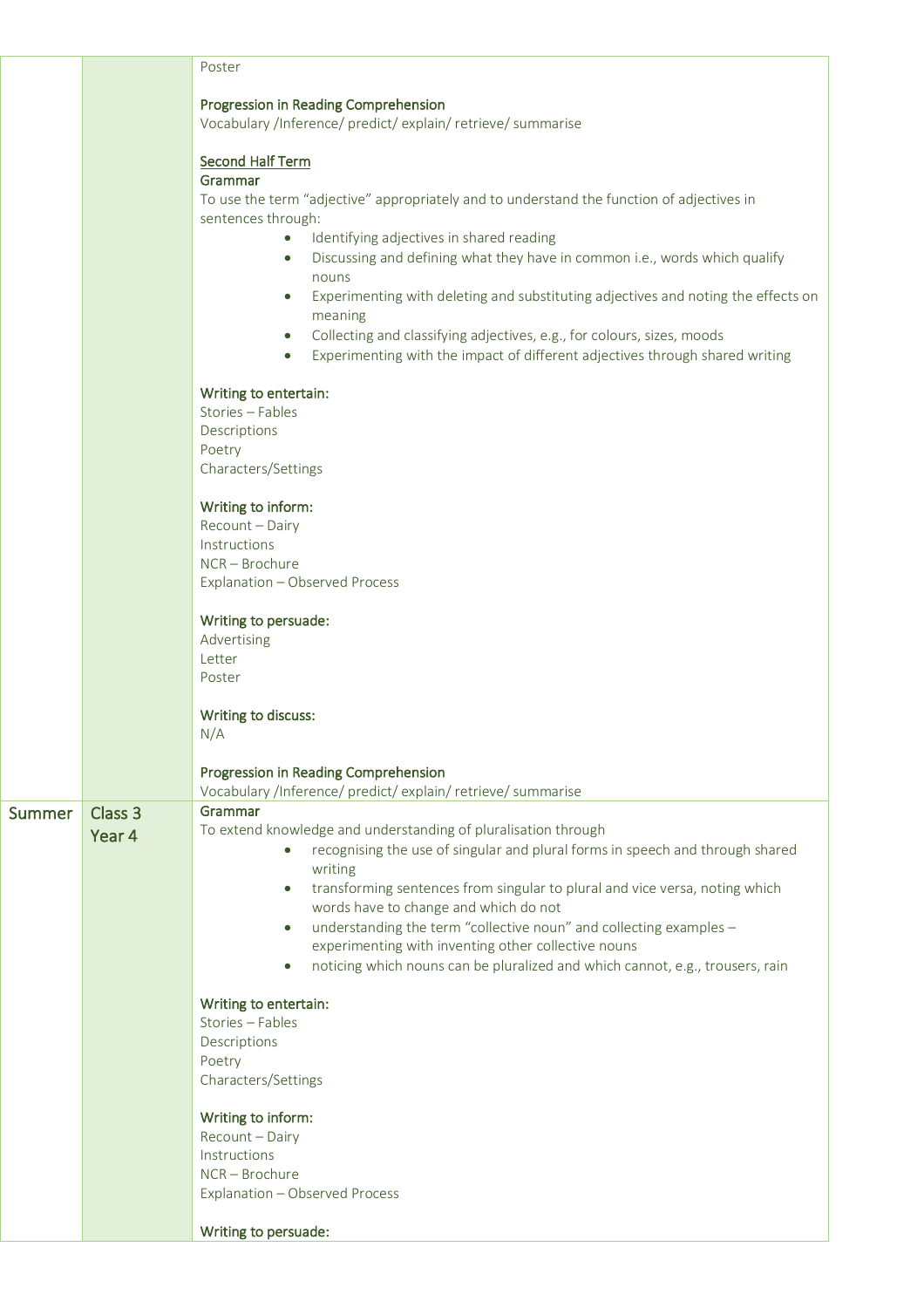|        |                              | Advertising<br>Letter<br>Poster                                                                                                                                                                                                                                                     |
|--------|------------------------------|-------------------------------------------------------------------------------------------------------------------------------------------------------------------------------------------------------------------------------------------------------------------------------------|
|        |                              | Progression in Reading Comprehension<br>Vocabulary /Inference/ predict/ explain/ retrieve/ summarise                                                                                                                                                                                |
|        |                              | <b>Second Half Term</b><br>Grammar<br>To secure knowledge of question marks and exclamation marks in reading, understand their                                                                                                                                                      |
|        |                              | purpose and use appropriately in own writing.<br>Writing to entertain:                                                                                                                                                                                                              |
|        |                              | Stories - Fables<br>Descriptions<br>Poetry<br>Characters/Settings                                                                                                                                                                                                                   |
|        |                              | Writing to inform:<br>Recount - Dairy<br>Instructions                                                                                                                                                                                                                               |
|        |                              | NCR-Brochure<br>Explanation - Observed Process                                                                                                                                                                                                                                      |
|        |                              | Writing to persuade:<br>Advertising<br>Letter<br>Poster                                                                                                                                                                                                                             |
|        |                              | Progression in Reading Comprehension<br>Vocabulary /Inference/ predict/ explain/ retrieve/ summarise                                                                                                                                                                                |
|        |                              |                                                                                                                                                                                                                                                                                     |
| Autumn | Class 4<br>Year <sub>5</sub> | Grammar<br>To extend knowledge and understanding of adverbs through:<br>Identifying common adverbs with ly suffix and discussing their impact on the meaning of<br>$\bullet$<br>sentences<br>Noticing where they occur in sentences and how they are used to qualify the meaning of |
|        |                              | verbs<br>Collecting and classifying examples of adverbs, e.g., for speed: swiftly, rapidly, sluggishly;<br>light: brilliantly, dimly                                                                                                                                                |
|        |                              | Investigating the effects of substituting adverbs in clauses or sentences, e.g. They left the<br>house ly<br>Using adverbs with greater discrimination in own writing.                                                                                                              |
|        |                              | Writing to entertain:<br>Stories - Myths & legends<br><b>Descriptions Poetry</b><br>Narrative Poetry                                                                                                                                                                                |
|        |                              | Characters/Settings<br>Writing to inform:                                                                                                                                                                                                                                           |
|        |                              | Recount<br>Letter<br>Biography                                                                                                                                                                                                                                                      |
|        |                              | Newspaper article Explanation<br>Writing to persuade:                                                                                                                                                                                                                               |
|        |                              | Advertising - leaflets & brochures<br>Letter<br>Poster                                                                                                                                                                                                                              |
|        |                              |                                                                                                                                                                                                                                                                                     |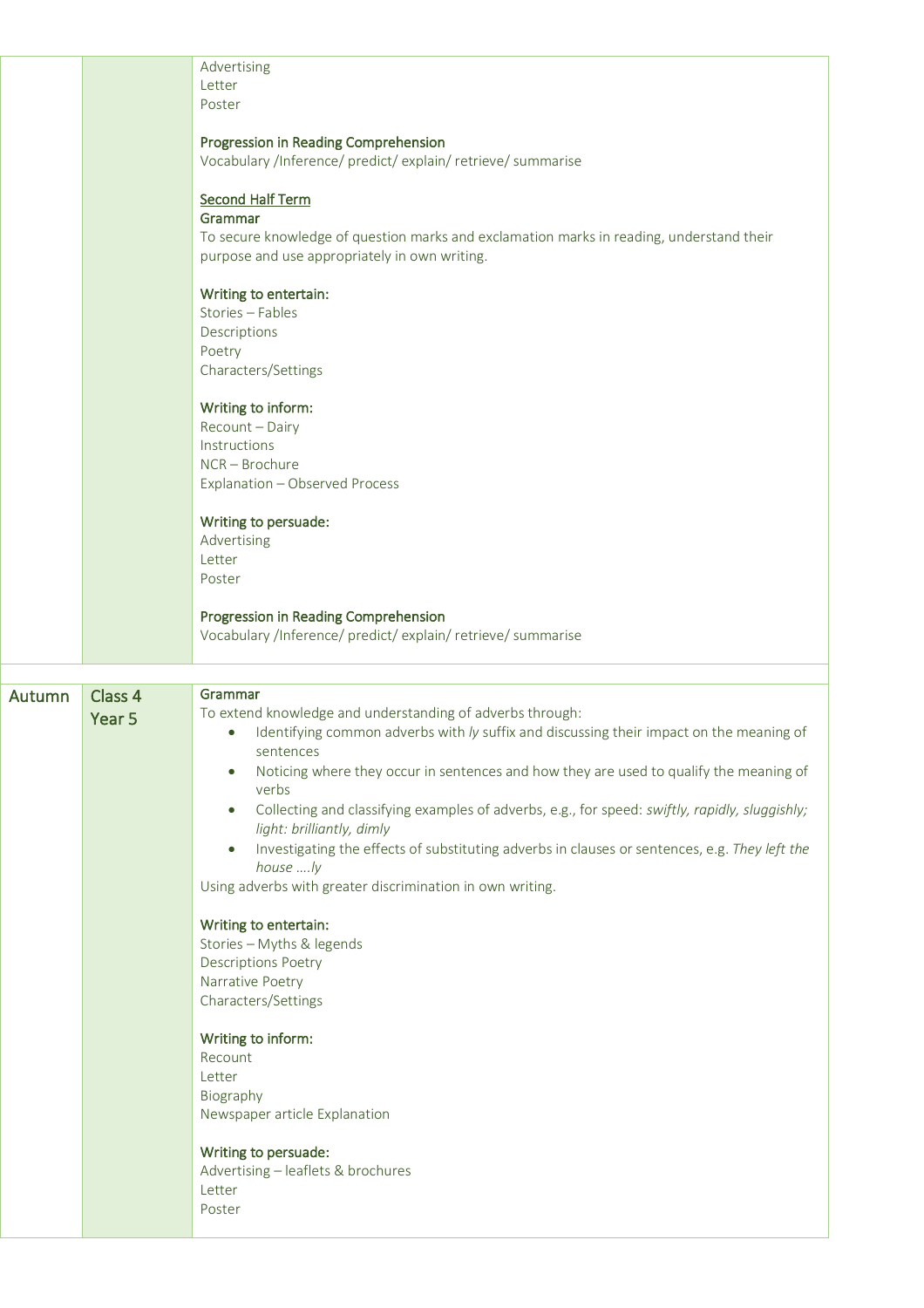|               |                   | Progression in Reading Comprehension                                                                                                                                                                                                                                                                    |
|---------------|-------------------|---------------------------------------------------------------------------------------------------------------------------------------------------------------------------------------------------------------------------------------------------------------------------------------------------------|
|               |                   | Vocabulary /Inference/ predict/ explain/ retrieve/ summarise                                                                                                                                                                                                                                            |
|               |                   | <b>Second Half Term</b><br>Grammar                                                                                                                                                                                                                                                                      |
|               |                   | To extend knowledge, understanding and use of expressive and figurative language in stories and                                                                                                                                                                                                         |
|               |                   | poetry through:<br>Constructing adjectival phrases<br>$\bullet$                                                                                                                                                                                                                                         |
|               |                   | Examining comparative and superlative adjectives<br>$\bullet$                                                                                                                                                                                                                                           |
|               |                   | Comparing adjectives on a scale of intensity (e.g., hot, warm, tepid, lukewarm, chilly, cold)<br>$\bullet$                                                                                                                                                                                              |
|               |                   | Relating them to the suffixes which indicate degrees of intensity (e.g. -ish, -er, -est)<br>$\bullet$<br>Relating them to adverbs which indicate degrees of intensity (e.g., very, quite, more, most) and<br>through investigating words which can be intensified in these ways and words which cannot. |
|               |                   | Writing to entertain:                                                                                                                                                                                                                                                                                   |
|               |                   | Stories - Myths & legends<br><b>Descriptions Poetry</b>                                                                                                                                                                                                                                                 |
|               |                   | Narrative Poetry                                                                                                                                                                                                                                                                                        |
|               |                   | Characters/Settings                                                                                                                                                                                                                                                                                     |
|               |                   | Writing to inform:                                                                                                                                                                                                                                                                                      |
|               |                   | Recount<br>Letter                                                                                                                                                                                                                                                                                       |
|               |                   | Biography                                                                                                                                                                                                                                                                                               |
|               |                   | Newspaper article Explanation                                                                                                                                                                                                                                                                           |
|               |                   | Writing to persuade:                                                                                                                                                                                                                                                                                    |
|               |                   | Advertising - leaflets & brochures                                                                                                                                                                                                                                                                      |
|               |                   | Letter<br>Poster                                                                                                                                                                                                                                                                                        |
|               |                   |                                                                                                                                                                                                                                                                                                         |
|               |                   | Progression in Reading Comprehension<br>Vocabulary /Inference/ predict/ explain/ retrieve/ summarise                                                                                                                                                                                                    |
| <b>Spring</b> | Class 4           | Grammar                                                                                                                                                                                                                                                                                                 |
|               | Year <sub>5</sub> | To use commas to mark grammatical boundaries within sentences.<br>Link this to work on editing and revising own writing.                                                                                                                                                                                |
|               |                   |                                                                                                                                                                                                                                                                                                         |
|               |                   | Writing to entertain:<br>Stories - Myths & legends                                                                                                                                                                                                                                                      |
|               |                   | <b>Descriptions Poetry</b>                                                                                                                                                                                                                                                                              |
|               |                   | Narrative Poetry<br>Characters/Settings                                                                                                                                                                                                                                                                 |
|               |                   |                                                                                                                                                                                                                                                                                                         |
|               |                   | Writing to inform:                                                                                                                                                                                                                                                                                      |
|               |                   | Recount<br>Letter                                                                                                                                                                                                                                                                                       |
|               |                   | Biography                                                                                                                                                                                                                                                                                               |
|               |                   | Newspaper article Explanation                                                                                                                                                                                                                                                                           |
|               |                   | Writing to persuade:                                                                                                                                                                                                                                                                                    |
|               |                   | Advertising - leaflets & brochures<br>Letter                                                                                                                                                                                                                                                            |
|               |                   | Poster                                                                                                                                                                                                                                                                                                  |
|               |                   | Progression in Reading Comprehension<br>Vocabulary /Inference/ predict/ explain/ retrieve/ summarise                                                                                                                                                                                                    |
|               |                   | <b>Second Half Term</b>                                                                                                                                                                                                                                                                                 |
|               |                   | Grammar                                                                                                                                                                                                                                                                                                 |
|               |                   | To use apostrophes to mark possession through:<br>Identifying possessive apostrophes in reading and to whom or what they refer<br>$\bullet$                                                                                                                                                             |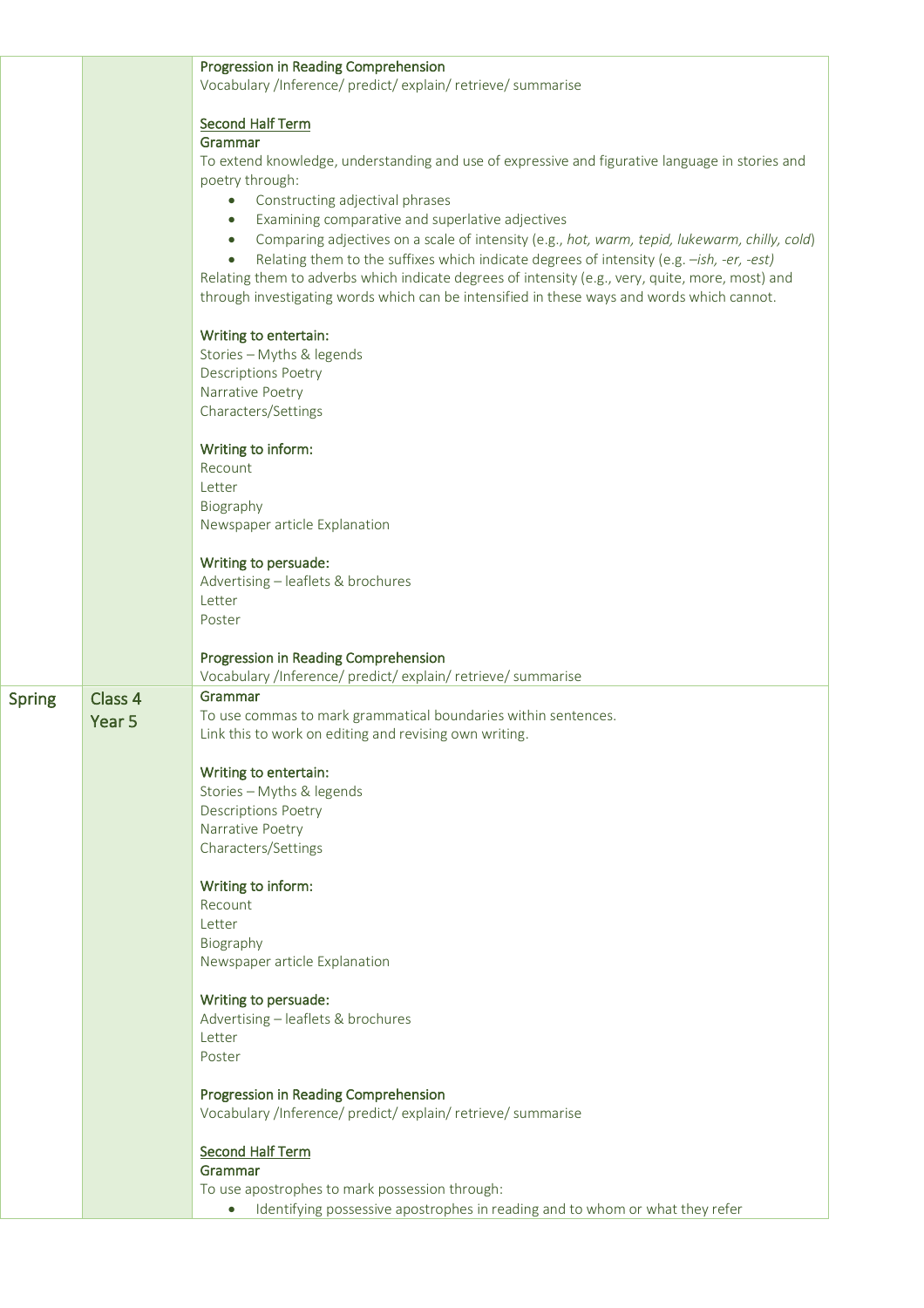|               |                              | Understanding the basic rules for apostrophising singular nouns, e.g., the man's hat; for<br>plural nouns ending in "s", e.g., The doctors' surgery and for irregular plural nouns e.g.,<br>children's playground<br>Distinguishing between uses of the apostrophe for contraction and possession<br>To begin to use the apostrophe appropriately in their own writing.<br>Writing to entertain:<br>Stories - Myths & legends<br><b>Descriptions Poetry</b><br>Narrative Poetry<br>Characters/Settings<br>Writing to inform:<br>Recount<br>Letter<br>Biography<br>Newspaper article Explanation<br>Writing to persuade:<br>Advertising - leaflets & brochures<br>Letter<br>Poster<br>Progression in Reading Comprehension |
|---------------|------------------------------|---------------------------------------------------------------------------------------------------------------------------------------------------------------------------------------------------------------------------------------------------------------------------------------------------------------------------------------------------------------------------------------------------------------------------------------------------------------------------------------------------------------------------------------------------------------------------------------------------------------------------------------------------------------------------------------------------------------------------|
|               |                              | Vocabulary /Inference/ predict/ explain/ retrieve/ summarise                                                                                                                                                                                                                                                                                                                                                                                                                                                                                                                                                                                                                                                              |
| <b>Summer</b> | Class 4<br>Year <sub>5</sub> | Grammar<br>To recognise how commas, connectives and full stops are used to join and separate clauses.<br>To identify in their writing where each is more effective.<br>Writing to entertain:<br>Stories - Myths & legends<br><b>Descriptions Poetry</b><br>Narrative Poetry<br>Characters/Settings<br>Writing to inform:<br>Recount<br>Letter<br>Biography<br>Newspaper article Explanation<br>Writing to persuade:<br>Advertising - leaflets & brochures<br>Letter<br>Poster                                                                                                                                                                                                                                             |
|               |                              | Progression in Reading Comprehension<br>Vocabulary /Inference/ predict/ explain/ retrieve/ summarise<br><b>Second Half Term</b><br>Grammar<br>To be aware of the use of connectives, e.g., Adverbs, adverbial phrases, conjunctions, to structure<br>an argument, e.g. "If , then", "on the other hand", "finally", "so".<br>Writing to entertain:<br>Stories - Myths & legends<br><b>Descriptions Poetry</b><br>Narrative Poetry<br>Characters/Settings<br>Writing to inform:                                                                                                                                                                                                                                            |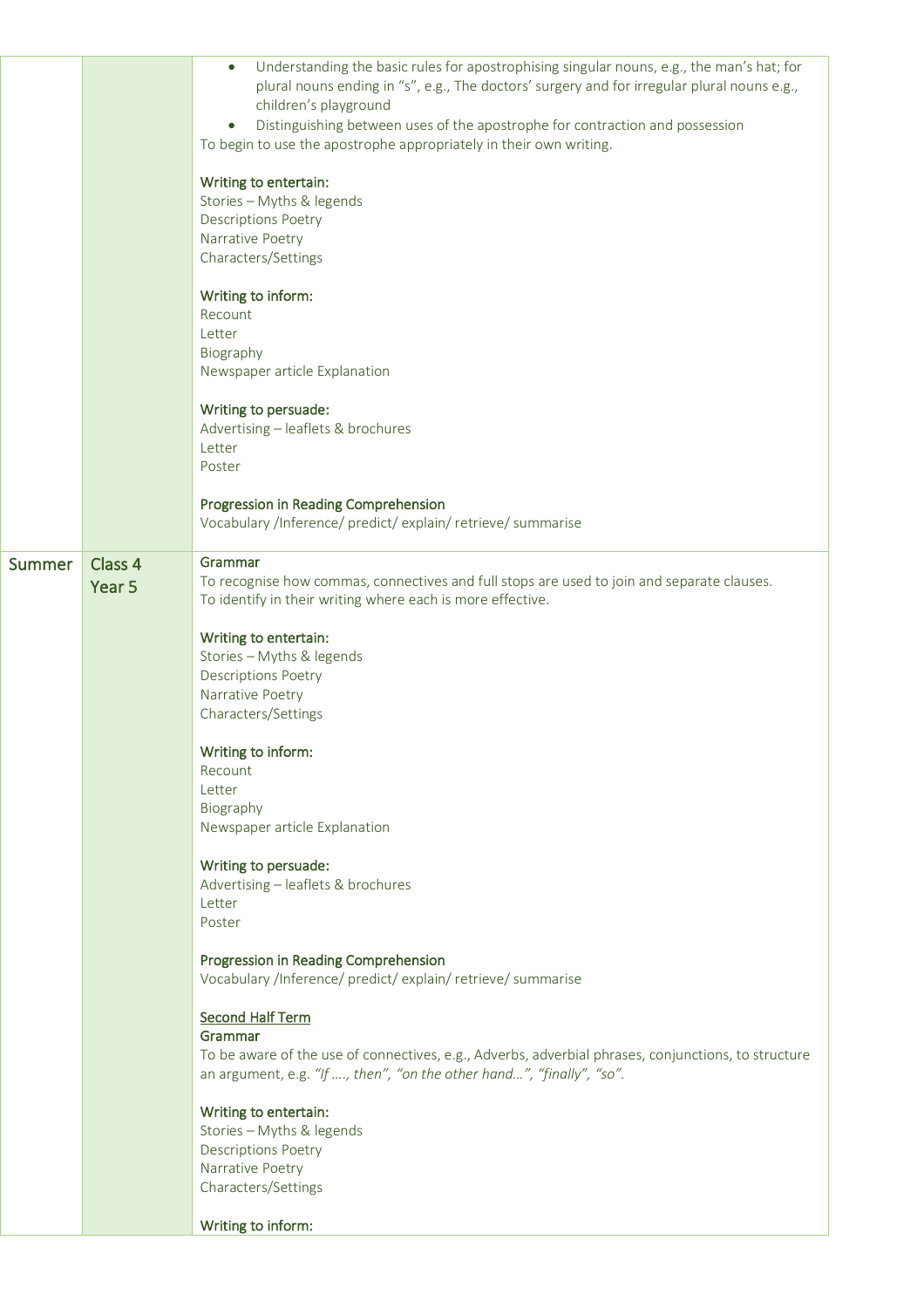|               |                    | Recount<br>Letter                                                                                                                                                             |
|---------------|--------------------|-------------------------------------------------------------------------------------------------------------------------------------------------------------------------------|
|               |                    | Biography                                                                                                                                                                     |
|               |                    | Newspaper article Explanation                                                                                                                                                 |
|               |                    | Writing to persuade:                                                                                                                                                          |
|               |                    | Advertising - leaflets & brochures                                                                                                                                            |
|               |                    | Letter                                                                                                                                                                        |
|               |                    | Poster                                                                                                                                                                        |
|               |                    | Progression in Reading Comprehension                                                                                                                                          |
|               |                    | Vocabulary /Inference/ predict/ explain/ retrieve/ summarise                                                                                                                  |
|               |                    |                                                                                                                                                                               |
| Autumn        | Class <sub>5</sub> | <b>Writing for Purpose</b><br>Note Taking for Information Pieces                                                                                                              |
|               | Yrs <sub>6</sub>   | Information Pieces - Mountains Around the World                                                                                                                               |
|               |                    | Descriptive - Preparing to Reach the Summit                                                                                                                                   |
|               |                    | Grammar                                                                                                                                                                       |
|               |                    | To conduct detailed language investigations through interviews, research and reading e.g. of                                                                                  |
|               |                    | proverbs, language change over time, dialect, study of headlines                                                                                                              |
|               |                    | To investigate connecting words and phrases:                                                                                                                                  |
|               |                    | Collect examples from reading and thesauruses<br>Study how points are typically connected in different kinds of text                                                          |
|               |                    | Classify useful examples for different kinds of text - for example, by position (besides, nearby, by);                                                                        |
|               |                    | sequence (firstly, secondly); logic (therefore, so, consequently)                                                                                                             |
|               |                    | Identify connectives which have multiple purposes (e.g. on, under, besides)                                                                                                   |
|               |                    | Comprehension                                                                                                                                                                 |
|               |                    | (extend vocabulary; inference; predict; explain; retrieve; summarise)                                                                                                         |
|               |                    | <b>Strange But True: Animals</b>                                                                                                                                              |
|               |                    | British Doorstep Wildlife<br>Nocturnal Animals                                                                                                                                |
|               |                    |                                                                                                                                                                               |
|               |                    | <b>Writing for Purpose</b>                                                                                                                                                    |
|               |                    | Note Taking for Information Pieces<br>Information Pieces - Mountains Around the World                                                                                         |
|               |                    | Descriptive - Preparing to Reach the Summit                                                                                                                                   |
|               |                    | Grammar                                                                                                                                                                       |
|               |                    | To conduct detailed language investigations through interviews, research and reading e.g. of                                                                                  |
|               |                    | proverbs, language change over time, dialect, study of headlines                                                                                                              |
|               |                    | To investigate connecting words and phrases:                                                                                                                                  |
|               |                    | Collect examples from reading and thesauruses                                                                                                                                 |
|               |                    | Study how points are typically connected in different kinds of text<br>Classify useful examples for different kinds of text - for example, by position (besides, nearby, by); |
|               |                    | sequence (firstly, secondly); logic (therefore, so, consequently)                                                                                                             |
|               |                    | Identify connectives which have multiple purposes (e.g. on, under, besides)                                                                                                   |
|               |                    | Comprehension                                                                                                                                                                 |
|               |                    | (extend vocabulary; inference; predict; explain; retrieve; summarise)                                                                                                         |
|               |                    | <b>Strange But True: Animals</b>                                                                                                                                              |
|               |                    | British Doorstep Wildlife                                                                                                                                                     |
|               |                    | Nocturnal Animals                                                                                                                                                             |
| <b>Spring</b> | Class 5            | <b>Writing for Purpose</b>                                                                                                                                                    |
|               | Yrs <sub>6</sub>   | Narratives (Greek Mythology)                                                                                                                                                  |
|               |                    | Characters/Settings                                                                                                                                                           |
|               |                    | Newspaper Article<br>Grammar                                                                                                                                                  |
|               |                    | To secure control of complex sentences, understanding how different clauses can be manipulated                                                                                |
|               |                    | to achieve different effects                                                                                                                                                  |
|               |                    | To become aware of conditionals through:                                                                                                                                      |
|               |                    | - Using reading to investigate conditionals, e.g. using ifthen, might, could, would, and their uses,                                                                          |
|               |                    | e.g. in deduction, speculation, supposition                                                                                                                                   |
|               |                    |                                                                                                                                                                               |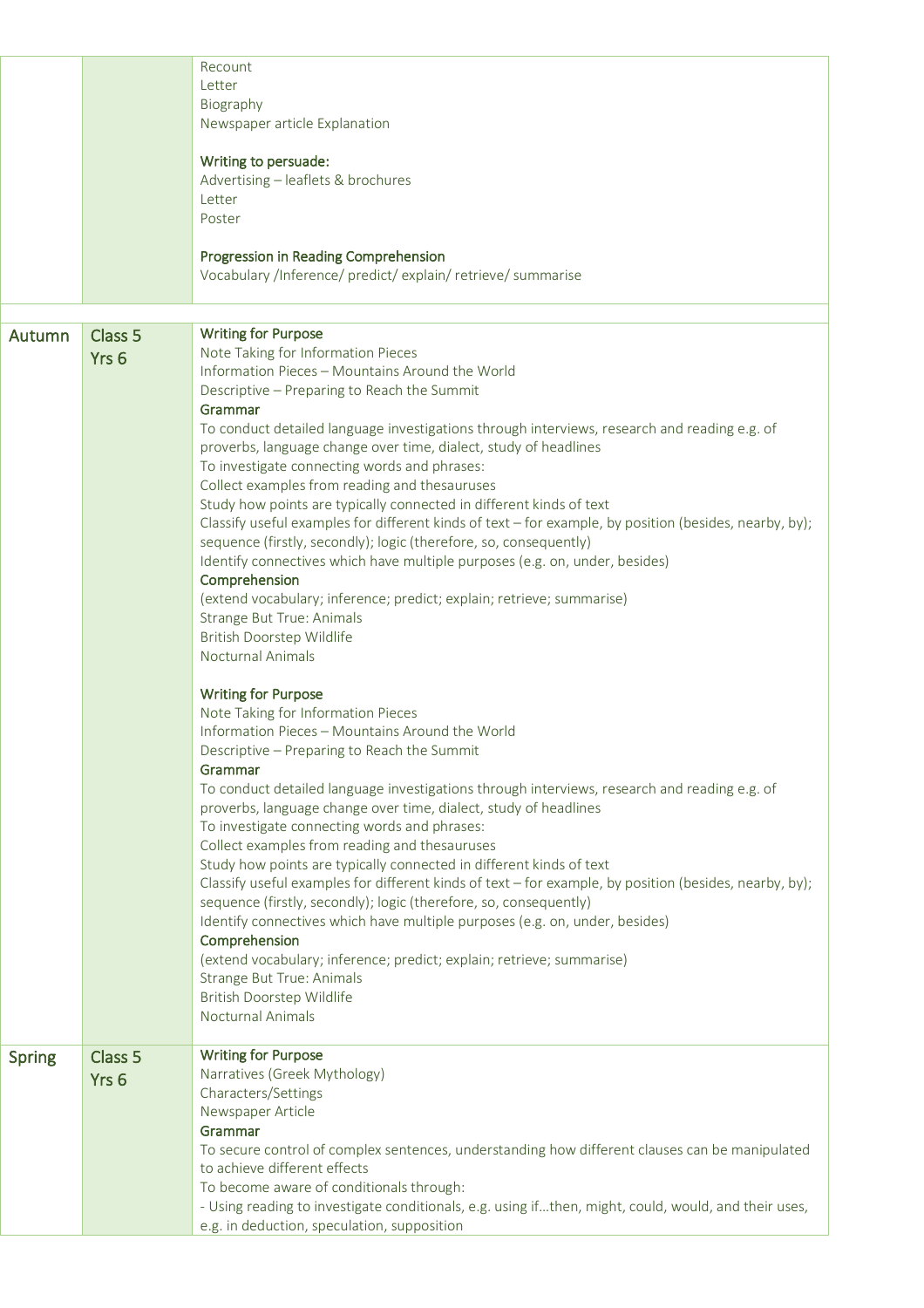|               |                                        | - Using these forms to construct sentences which express, e.g. possibilities, hypotheses<br>Exploring the use of conditionals in past and future, experimenting with transformations,<br>discussing effects, e.g. speculating about possible causes (past), reviewing a range of options and<br>their outcomes (future)<br><b>Spelling</b><br>trans-<br>aqua-<br>$bi-$<br>aero-<br>oct-<br>Comprehension<br>(extend vocabulary; inference; predict; explain; retrieve; summarise)<br>Ancient Greek Mythologies and Heroes:<br>Theseus and the Minotaur<br>How Zeus Became King of the Gods<br>Odysseus and Cyclop<br><b>Writing for Purpose</b><br>Advertising (Persuasive Writing) - Outrageous Sports Gear<br>Biography - recounting the life of any chosen Olympian or Paralympian from any country in the<br>world<br>Descriptive Piece - Running the Race<br>Grammar<br>Revise All Year Five and Six Work<br>To revise formal styles of writing:<br>The impersonal voice<br>The use of passive<br>Management of complex sentences<br>Comprehension<br>(extend vocabulary; inference; predict; explain; retrieve; summarise)<br>The History of the Olympic Games<br>Great British Olympians: Mo Farah<br>Great British Olympians: Jessica Ennis-Hill<br>Olympic and Paralympic Values                                                                                                                                                                                                                                                                                                                                                           |
|---------------|----------------------------------------|-----------------------------------------------------------------------------------------------------------------------------------------------------------------------------------------------------------------------------------------------------------------------------------------------------------------------------------------------------------------------------------------------------------------------------------------------------------------------------------------------------------------------------------------------------------------------------------------------------------------------------------------------------------------------------------------------------------------------------------------------------------------------------------------------------------------------------------------------------------------------------------------------------------------------------------------------------------------------------------------------------------------------------------------------------------------------------------------------------------------------------------------------------------------------------------------------------------------------------------------------------------------------------------------------------------------------------------------------------------------------------------------------------------------------------------------------------------------------------------------------------------------------------------------------------------------------------------------------------------------------------------------------------|
| <b>Summer</b> | Class <sub>5</sub><br>Yrs <sub>6</sub> | <b>Writing for Purpose</b><br>Diary Entry - WW1 A Loved One Returning Home<br>Planning a Narrative Using a Story Mountain - A Spooky Halloween Story<br>Writing a Letter - A Soldier's letter home<br>Grammar<br>To understand and use the terms "active" and "passive" when referring to verbs, and to be able to<br>apply their knowledge in their own writing<br>Transforming a sentence from active to passive and vice-versa and to note and discuss how<br>changes from active to passive affect the word order and sense of a sentence<br>To know how sentences can be re-ordered by changing from one to the other<br>To understand the term "impersonal voice" and to be able to write in this style<br>Transforming a sentence from active to passive and vice-versa<br>To note and discuss how changes from active to passive affect the word order and sense of a<br>sentence<br>To investigate further the use of active and passive verbs<br>To know how sentences can be re-ordered by changing from one to the other<br>To consider how the passive voice can conceal the agent of a sentence, e.g. The chicks were kept in<br>an incubator<br>To understand the term "impersonal voice" and to be able to write in this style<br>To understand features of formal official language through, e.g.<br>Collecting and analysing examples, discussing when and why they are used<br>Noting the conventions of the language, e.g. use of the impersonal voice, imperative verbs, formal<br>vocabulary<br>Collecting typical words and expressions, e.g. "Those wishing to ", "hereby ", "forms may be<br>obtained "<br><b>Spelling</b> |
|               |                                        | ch(k)                                                                                                                                                                                                                                                                                                                                                                                                                                                                                                                                                                                                                                                                                                                                                                                                                                                                                                                                                                                                                                                                                                                                                                                                                                                                                                                                                                                                                                                                                                                                                                                                                                               |